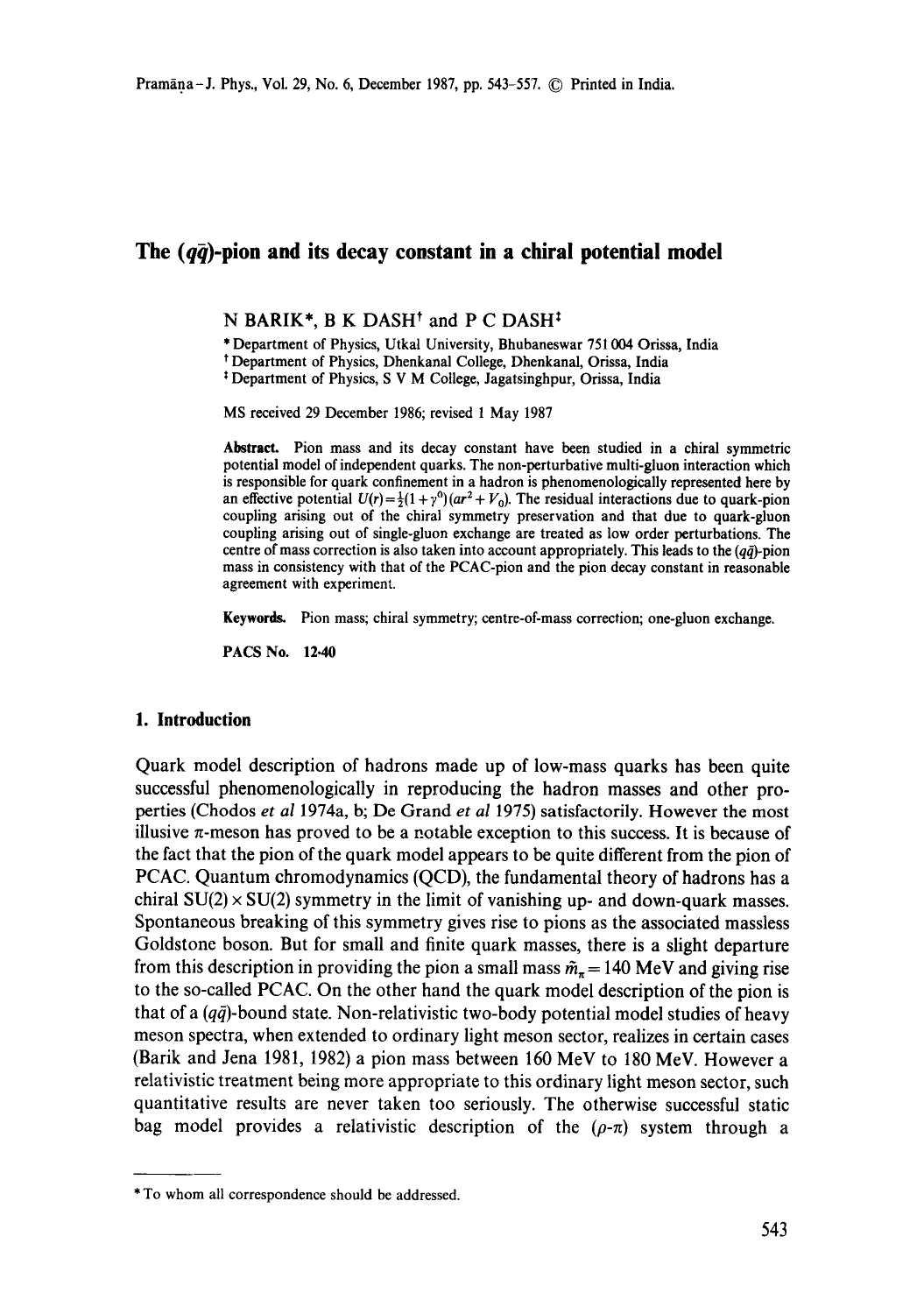bag-confinement of an independent quark and an antiquark in their ground states. When spin-dependent forces due to one-gluon exchange are taken into account perturbatively. Although, as a consequence, pion emerges naturally as the lightest state with m~ between 175 MeV to 280 MeV (De Grand *et al* 1975), it is found impossible to get a pion of  $m_{\pi} = 140$  MeV.

However by treating the static cavity eigenstates as localized wave packets of true momentum eigenstates (Donoghue and Johnson 1980) in analogy with states in a nonrelativistic shell model, it can be possible to realize a zero mass pion in the chiral limit. But in the static-cavity approximation for the quark confinement, the chiral symmetry is also lost at the bag surface which can only be restored by introducing an external pion field. This leads to the formulation of different versions of chirally symmetric bag models. Such a model (De Tar 1981) describing pion regards the external pion field as an approximation to the amplitude for finding the centre of mass of a composite  $(q\bar{q})$ pion at a given space time point. In other words, while for distances comparable to the bag size, the pion is preferred to be represented by  $(q\bar{q})$ -bound states, at larger distances an elementary field description of it is believed to be adequate. Such a picture taking into account the mass-shift due to the lowest order pionic self energy, generates a pion mass between 268 MeV to 396 MeV (De Tar 1981) with a large quark gluon coupling constant  $\alpha_s \sim 1.5$ .

We present here a modest venture for resolving this apparent dichotomy between the  $(q\bar{q})$ -pion and the PCAC-pion in the framework of a relativistic independent quark potential model with chiral symmetry. Such a scheme has been found to be quite successful for the ground state octet baryons in reproducing satisfactorily (Barik *et al*  t985a, b; Barik and Dash I986a, b; c) the mass spectrum as well as the electromagnetic properties. Here hadrons are considered as an assembly of independent quarks confined, in a first approximation, by an effective potential,

$$
U(r) = \frac{1}{2}(1 + \gamma^0)(ar^2 + V_0),\tag{1}
$$

which presumably represents the non-perturbative gluon interactions. This provides the zeroth order quark dynamics inside the hadronic core through a Lagrangian formulation. The residual interactions, due to quark-pion coupling arising out of the restoration of chiral symmetry in PCAC-limit in SU(2) sector and that due to onegluon exchange at short distances, are treated perturbatively. The effect of the centre of mass motion is also taken into account following the prescription of Wong (1981). We extend the same model to the mesonic ground states with the particular motive to realize the controversial pion. The additional elementary pion field to be introduced over and above the confined independent quarks of non zero mass for restoration of chiral symmetry is considered to have a small mass  $\tilde{m}_{\pi} = 140 \text{ MeV}$  in PCAC limit. Then our purpose here would be to realize a  $(q\bar{q})$ -pion with the same mass as that of the PCAC-pion in the event of small but non-zero quark masses. In the process we would also obtain for a consistency check an estimate of the  $(\rho-\pi)$  mass difference as well as the pion decay constant  $f_{\pi}$ .

In § 2, we provide a brief outline of the potential model giving the zeroth order confined quark dynamics. This also deals with the corrections to the unperturbed energy of the  $(q\bar{q})$ -bound state due to the lowest order colour-electrostatic and magnetostatic energies arising out of one gluon exchange at short distances. Here again we take into account the energy shift due to quark-pion coupling arising out of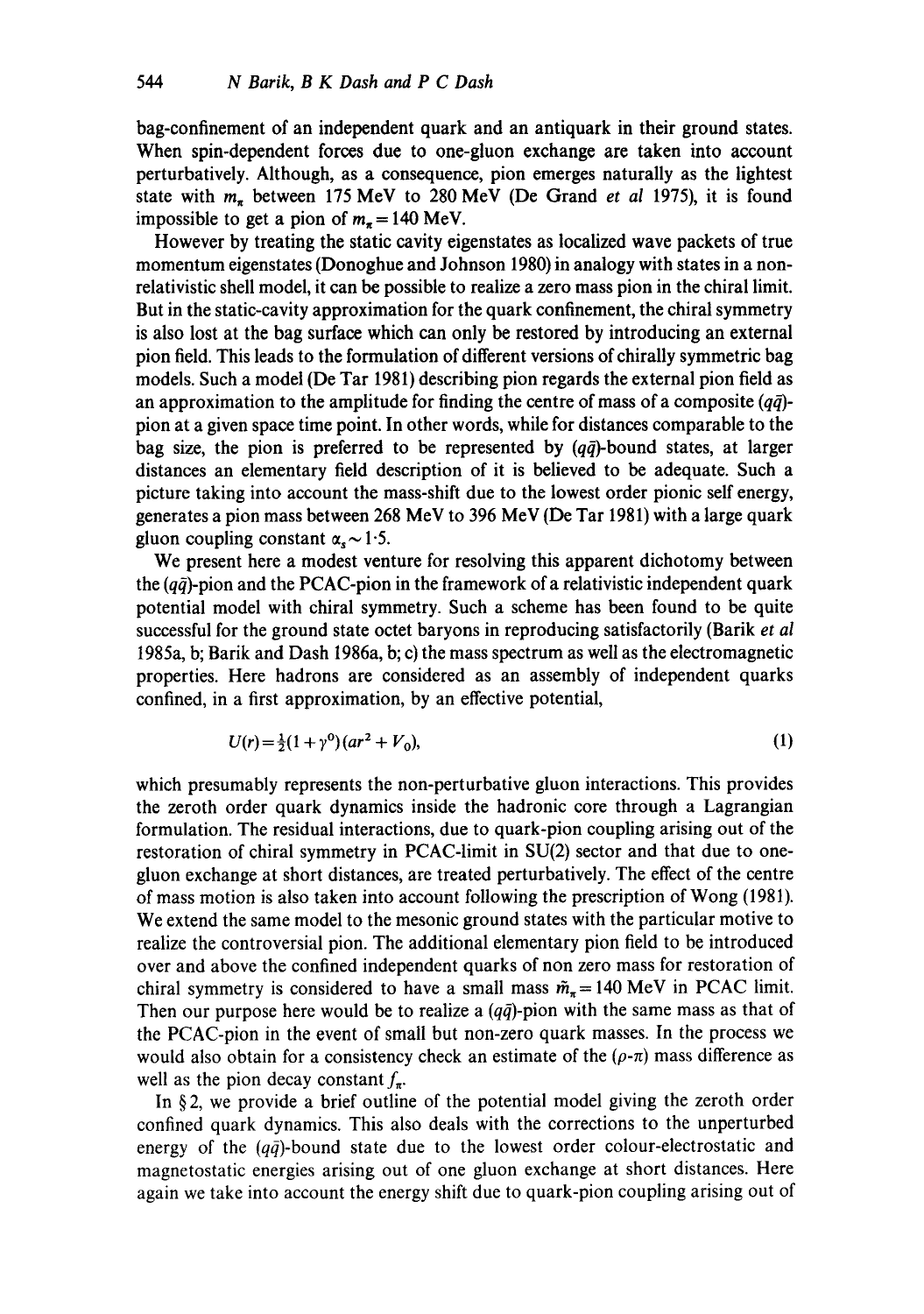the requirement of chiral symmetry restoration in PCAC-limit. This calculation in low order perturbation theory uses the experimental value of the pion-decay constant i.e.  $f_{\pi}$ =93 MeV and the field pion mass  $\tilde{m}_{\pi}$ =140 MeV. The prescription for taking into account the spurious centre of mass correction is also mentioned briefly. Now incorporating these corrections of  $\S 2$  to the unperturbed zeroth order energy of the  $(q\bar{q})$ -bound state system and considering the effect of the centre of mass motion, one can realize the mass of the  $(q\bar{q})$ -bound state in its static limit. Section 3 provides a simple expression for the pion-decay matrix element  $F_{\pi}(p^2)$  as derived in the present model showing explicit momentum dependence. However  $F<sub>z</sub>(0)$  estimated in the static limit with  $m_{\pi}$  as obtained from the present model may be compared with  $f_{\pi}$  for a consistency check. Finally § 4 deals with the results and discussion.

# **2. Basic framework of the model**

A meson in general is pictured in the present model as an assembly of a quark and an antiquark with appropriate interactions according to quantum chromodynamics (QCD). The quark-gluon interaction originating from one-gluon exchange at short distances and the quark-pion interaction in the non-strange flavour sector required to preserve chiral symmetry are presumed to be residual interactions compared to the dominant confining interaction. Therefore, to a first approximation, the confining part of the interaction is believed to provide the zeroth order quark dynamics inside the mesonic-core leading to the zeroth order energy of the  $(q\bar{q})$ -assembly of a light meson.

The confining interaction which is expected to be generated by the non-perturbative multi-gluon mechanism is impossible to calculate theoretically fiom first principle. Therefore, from a phenomenological point of view, the present model assumes that the quarks in a meson-core are independently confined by an average flavour independent potential of the form (Ferriera 1977; Barik *et al* 1985a, b)

$$
U(r) = \frac{1}{2}(1 + \gamma^0) V(r),
$$
  
with,  $V(r) = (ar^2 + V_0), \quad a > 0.$  (1a)

The quark-Lagrangian density in zeroth order in such a picture is written as

$$
\mathscr{L}_q^0(x) = \bar{q}(x) \left[ \frac{i}{2} \gamma^\mu \overleftrightarrow{\partial_\mu} - U(r) - m_q \right] q(x). \tag{2}
$$

Considering all the quarks in a meson-core in their ground  $1S_{1/2}$ -state, the normalized quark wave function  $\Psi_q(\mathbf{r})$  satisfying the Dirac equation, obtainable from  $\mathcal{L}_q^0(x)$ , can be written in the two component form as,

$$
\Psi_{q+}(\mathbf{r}) = \frac{1}{\sqrt{4\pi}} \begin{pmatrix} i g_q(r)/r \\ \sigma \cdot f_q(r)/r \end{pmatrix} \chi_{\uparrow},\tag{3}
$$

for positive energy solution and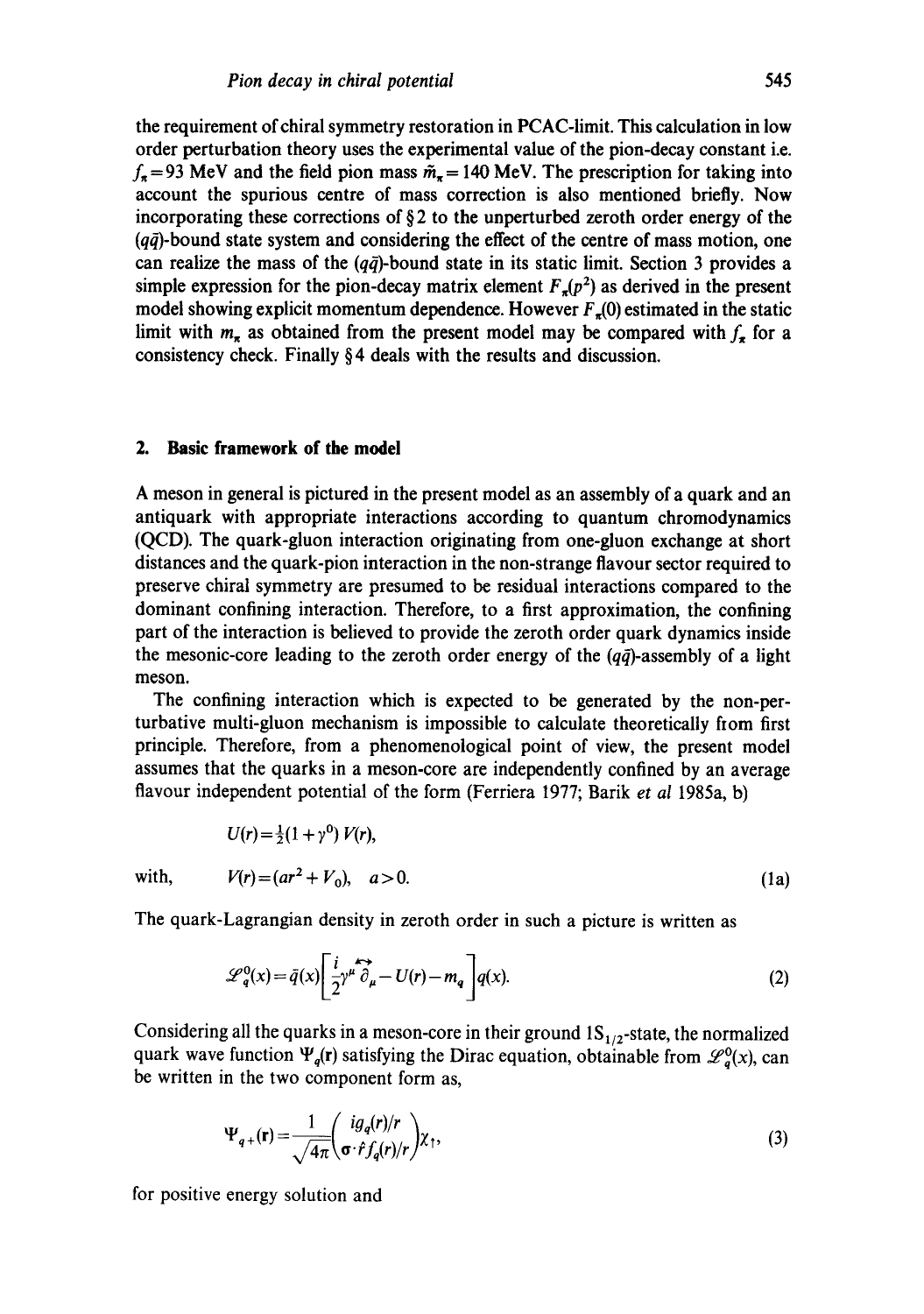546 *N Batik, B K Dash and P C Dash* 

$$
\Psi_{q-}(\mathbf{r}) = \frac{1}{\sqrt{4\pi}} \left( \frac{i\sigma \cdot f_{q}(r)}{g_{q}(r)/r} \right) \chi_{\uparrow} \tag{4}
$$

for negative energy solutions. Taking

$$
E'_{q} = (E_{q} - V_{0}/2), \quad m'_{q} = (m_{q} + V_{0}/2)
$$
  

$$
\lambda_{q} = (E'_{q} + m'_{q}) \quad \text{and} \quad r_{0q} = (a\lambda_{q})^{-1/4},
$$
 (5)

it can be shown that the reduced radial parts of the upper and lower component of  $\Psi_{a+}(\mathbf{r})$  come out as,

$$
g_q(r) = N_q(r/r_{0q}) \exp(-r^2/2r_{0q}^2),
$$
  
\n
$$
f_q(r) = -\frac{N_q}{\lambda_q r_{0q}} (r/r_{0q})^2 \exp(-r^2/2r_{0q}^2).
$$
 (6)

The overall normalization factor  $N_q$  is given by the relation,

$$
N_q^2 = \frac{8\lambda_q}{\sqrt{\pi}r_{0q}} \frac{1}{(3E_q' + m_q')}.
$$
 (7)

The ground-state individual quark binding energy  $E_q = (E_q + V_0/2)$  is obtainable from the energy eigenvalue condition

$$
(E_q'^2 - m_q'^2)r_{0q}^2 = 3.
$$
 (8)

The solutions through equations (4) to (8), provide the quark binding energy  $E_q$  which immediately leads to the energy of the meson-core in zeroth order as

$$
E_M^0 = \sum_q E_q \tag{9}
$$

#### 2.1 *One gluon-exchange correction*

The individual quarks in a meson-core are considered so far to be experiencing the only force coming from the average effective potential  $U(r)$  in (1). All that remains inside the meson-core is the hopefully weak one-gluon exchange interaction provided by the interaction Lagrangian density

$$
\mathcal{L}_I^q = \sum_a J_i^{ua}(x) A_\mu^a(x),\tag{10}
$$

where  $A^a_\mu(x)$  are the vector-gluon fields and  $J^{\mu a}_i(x)$  is the *i*th-quark colour-current. Since at small distances the quarks should be almost free, it is reasonable to calculate the shift in the energy of the meson-core (arising out of the quark interaction energy due to its coupling to the coloured gluons) using a first order perturbation theory. Such an approach leads to the colour-electric and colour-magnetic energy shifts (Barik and Dash 1986a) as shown in figures la and b

$$
(\Delta E_M)_g = (\Delta E_M)_g^{\kappa} + (\Delta E_M)_g^{\kappa} \tag{11}
$$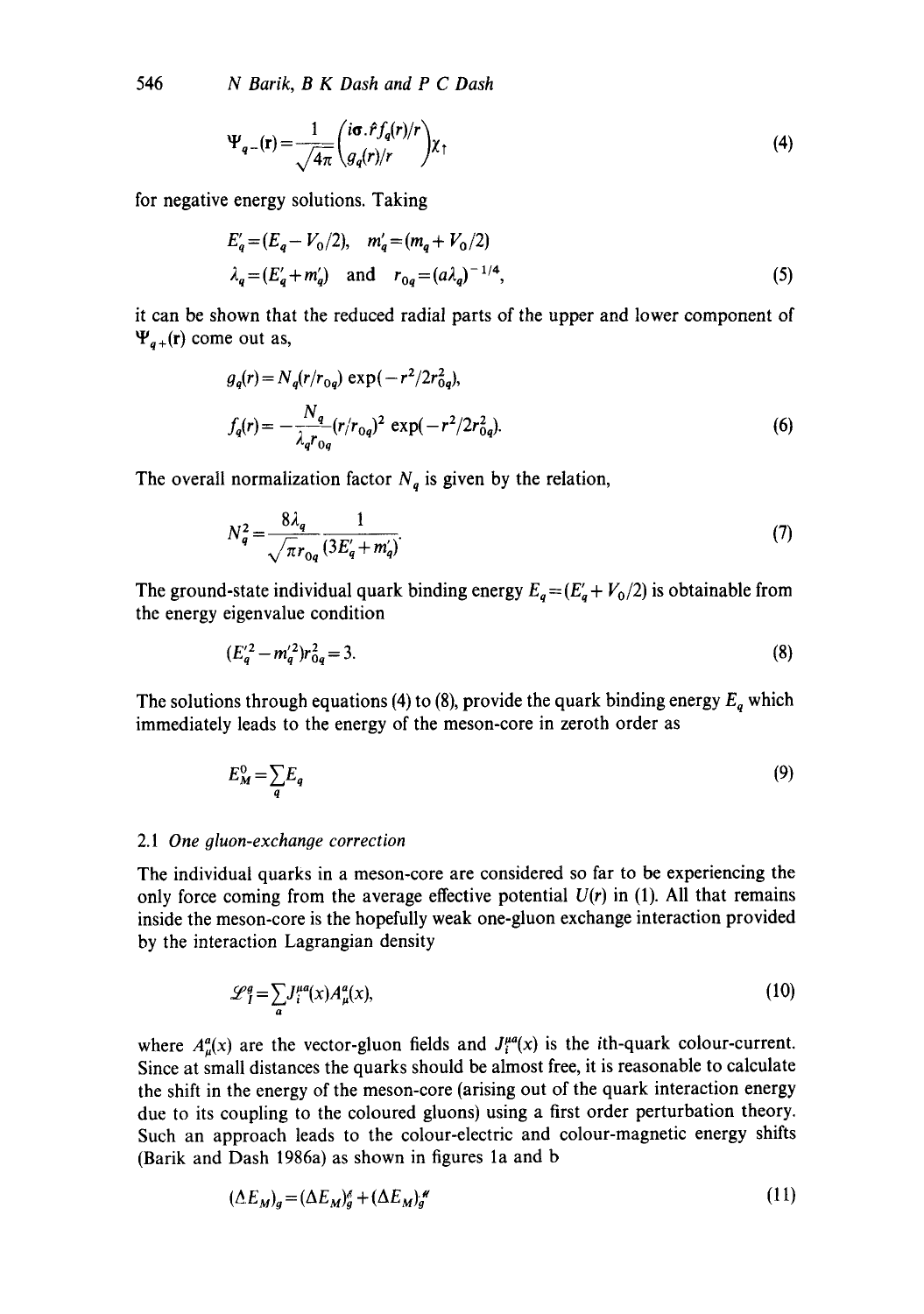

Figure 1. One-gluon exchange contribution to the energy of a  $(q\bar{q})$ -configuration.

when,

$$
(\Delta E_M)_g^{\sigma} = \alpha_s \sum_{i,j} \left\langle \sum_a \lambda_i^a \lambda_j^a \right\rangle \frac{1}{\sqrt{\pi} R_{ij}} \left( 1 - \frac{\alpha_i + \alpha_j}{R_{ij}^2} + \frac{3\alpha_i \alpha_j}{R_{ij}^4} \right)
$$
  

$$
(\Delta E_M)_{g}^{\sigma} = \alpha_s \sum_{i < j} \left\langle \sum_a \lambda_i^a \lambda_j^a \sigma_i \sigma_j \right\rangle \frac{256}{9\sqrt{\pi}} \frac{1}{(3E_i + m_i^2)(3E_j^2 + m_j^2)} \frac{1}{R_{ij}^3}.
$$
 (12)

Here,

$$
R_{ij}^{2} = 3\left(\frac{1}{(E_{i}^{'2} - m_{i}^{'2})} + \frac{1}{(E_{j}^{'2} - m_{j}^{'2})}\right)
$$
  

$$
\alpha_{i} = 1/\lambda_{i} (3E_{i}^{'} + m_{i}^{'})
$$
. (13)

 $\lambda_i^a$  are the usual Gellmann SU(3) matrices and  $\alpha_s$  is the quark-gluon coupling constant.

Finally, taking into account the specific quark flavour and spin configurations in various ground-state mesons and using the relations

$$
\left\langle \sum_{a} (\lambda_i^a)^2 \right\rangle = \frac{16}{3},
$$
\n
$$
\left\langle \sum_{a} \lambda_i^a \lambda_j^a \right\rangle_{i \neq j} = -\frac{16}{3}.
$$
\n(14)

One can write in general, the energy corrections due to one-gluon exchange as

$$
(\Delta E_M)_g^s = \alpha_s (b_{uu} I_{uu} + b_{us} I_{us} + b_{ss} I_{ss})
$$
  

$$
(\Delta E_M)_g^s = \alpha_s (a_{uu} I_{uu} + a_{us} I_{us} + a_{ss} I_{ss}).
$$
 (15)

Here  $a_{ij}$  and  $b_{ij}$  are the numerical coefficients provided in table 1 for mesons  $(\omega, \rho, \pi)$ considered here in the context of  $\pi$ -meson. The quantities  $I_{ij}$  are,

$$
I_{ij} = \frac{16}{3\sqrt{\pi}} \frac{1}{R_{ij}} \left[ 1 - \frac{\alpha_i + \alpha_j}{R_{ij}^2} + \frac{3\alpha_i \alpha_j}{R_{ij}^4} \right]
$$
  

$$
I_{ij} = \frac{256}{9\sqrt{\pi}} \frac{1}{R_{ij}^3} \frac{1}{(3E_i + m_i)(3E_j + m_j)}.
$$
 (16)

One can note from table 1 that the colour-electric contributions for the mesons vanish when the constituent quark and antiquark masses in a meson-core are equal. Therefore the degeneracy among the mesons like  $\omega$ ,  $\rho$  and  $\pi$  is essentially removed at this level through the strong spin-spin interaction in the colour-magnetic part only.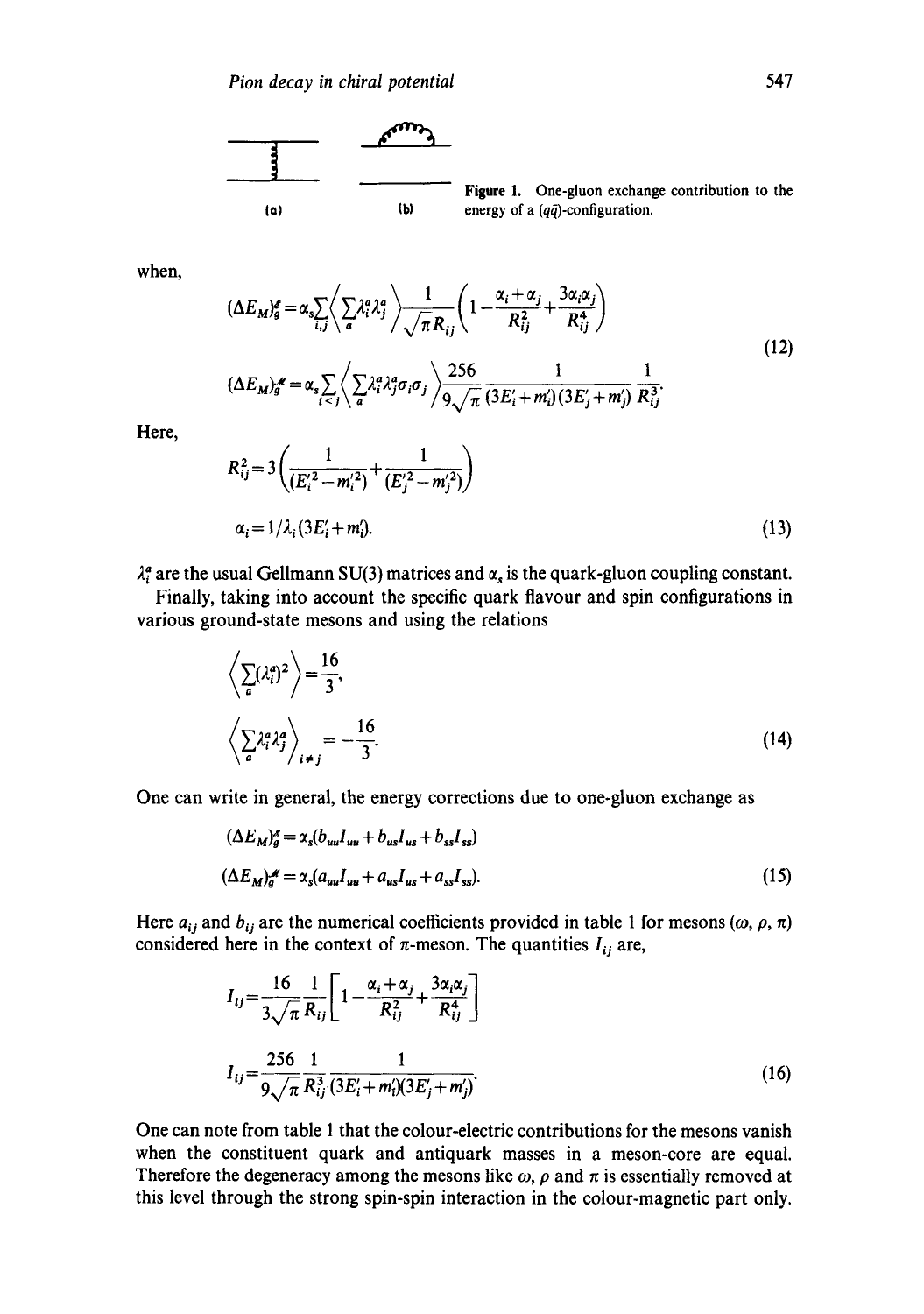Table 1. Coefficients appearing in the calculation of the colour-magnetic and -electric energycorrections due to one-gluon exchange.

| Mesons | а.,, | $a_{us}$ | $a_{ss}$ | $b_{uu}$ | $o_{us}$ | $\bm{o_{ss}}$ |  |
|--------|------|----------|----------|----------|----------|---------------|--|
| w      |      |          | U        | u        | U        | U             |  |
| Ω      |      | υ        | υ        | 0        | U        | U             |  |
| π      | Ð    | O        | 0        | 0        | v        | u             |  |

### 2.2 *Chiral symmetry and pionic correction*

Coming back again to the zeroth order Lagrangian density  $\mathscr{L}_q^0$  which takes into account the non-perturbative gluon-interactions including gluon-self coupling through the phenomenological potential  $U(r)$ , one can note that under a global infinitesimal chiral transformation at least in the non-strange flavour sector,

$$
q(x) \to q(x) - i\gamma \frac{\zeta(\tau \cdot \epsilon)}{2} q(x),\tag{17}
$$

the axial vector current of quarks is not conserved. This is because the scalar term in  $\mathcal{L}_a^0$  proportional to  $G(r) = (m_a + V(r)/2)$  is chirally odd. The vector part of the potential poses no problem in this respect. But in view of the experimental success of the partial conservation of axial-vector-current (PCAC) and hence the fact that chiral  $SU(2) \times SU(2)$  is one of the best symmetries of strong interaction, it is desirable to conserve the total axial-vector current at least in the  $(u-d)$ -flavour sector. This is usually done at a phenomenological level (Chodos and Thorn 1975; Brown *et al*  1979a; Brown and Rho 1979b; Vento *et al* 1980; Theberge *et al* 1980, 1981; Thomas *et al* 1981; Thomas 1983) by introducing elementary pion field that also carries an axial current such that the four divergence of the total axial-vector current satisfies the PCAC-condition.

We therefore introduce in the usual manner, an elementary pion field  $\Phi(x)$  of small but finite mass  $\tilde{m}_{\pi}$  = 140 MeV with the quark-pion interaction Lagrangian density,

$$
\mathscr{L}_I^{\pi} = -\frac{i}{f_{\pi}} G(r) \bar{q}(x) \gamma^5(\tau \cdot \Phi) q(x), \qquad (18)
$$

which is linear in isovector pion field  $\Phi(x)$ . Here  $f_{\pi} = 93$  MeV is the phenomenological pion decay constant. Then the four-divergence of the total axial-vector current becomes,

$$
\partial_{\mu} \mathbf{A}^{\mu}(\mathbf{x}) = -f_{\mathbf{x}} \tilde{m}_{\pi}^2 \mathbf{\Phi}(\mathbf{x}),\tag{19}
$$

yielding the PCAC-relation. Consequently, the elementary pion field coupling to the non-strange quarks of the hadron, would give rise to pionic self-energy of the hadrons. This aspect can be studied in the usual perturbative approach (Thomas 1983; Barik and Dash 1986a).

The coupling of the pion-field to the non-strange quarks, shown in a minimal way through the single-loop self-energy diagram (figure 2), causes a shift in the energy of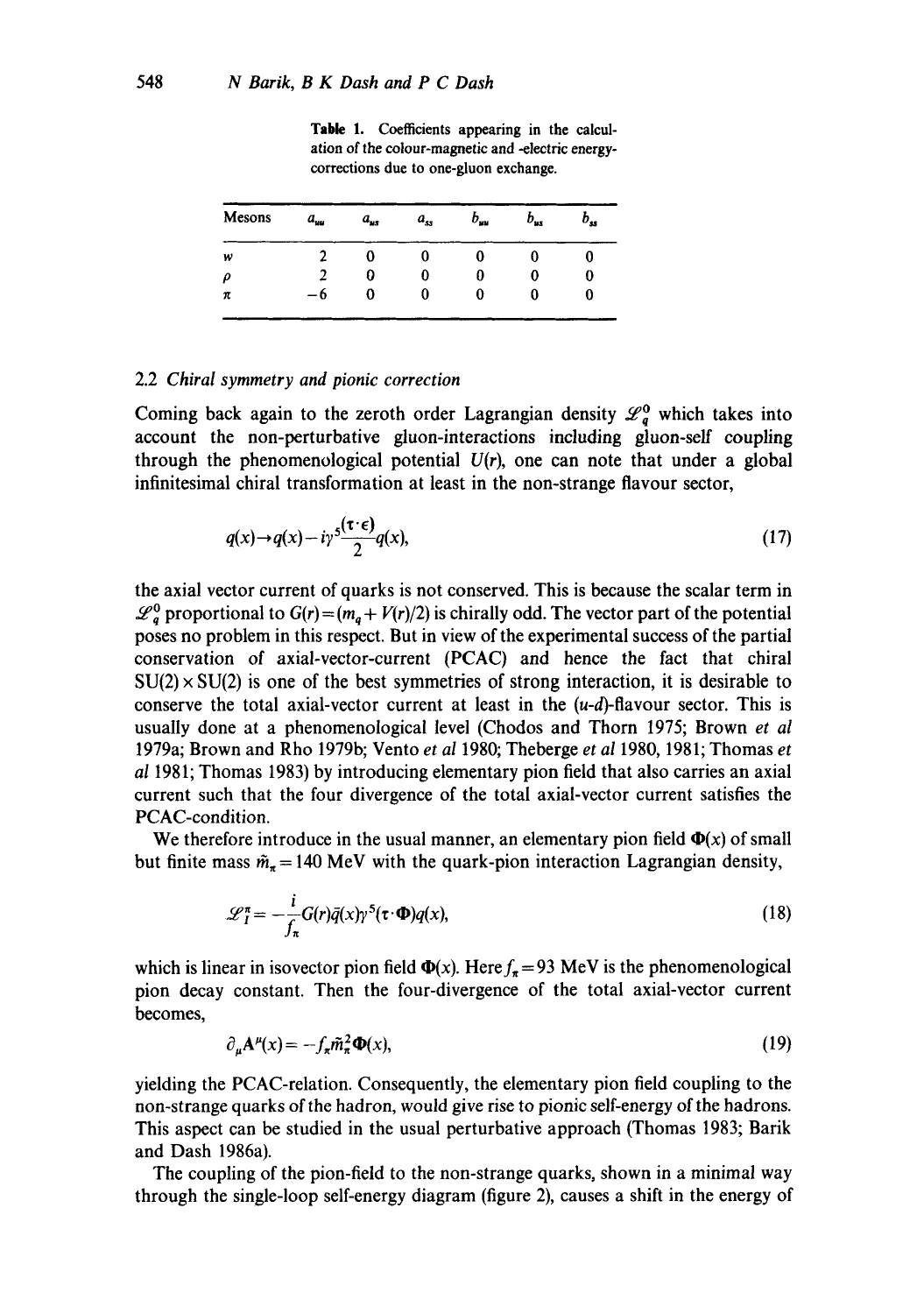

the meson-core. The self-energy of the meson-core due to pionic interaction is usually obtained from second order perturbation calculation as,

$$
\Sigma_M(E_M^0) = \sum_k \sum_{M'} \frac{V_j^{MM'}(k)V_j^{MM'}(k)}{(E_M^0 - w_k - m_M^0)},
$$
\n(20)

when

$$
\sum_{\mathbf{k}} \equiv \sum_{j} \frac{d^3 \mathbf{k}}{(2\pi)^3} \quad \text{and} \ \mathbf{M}'
$$

is the intermediate meson-core state.  $V_j^{MM'}(k)$  is the meson-pion vertex function which in the present model is obtained as (Barik and Dash 1986a).

$$
V_j^{MM'}(k) = i \frac{3g_A}{10f_\pi} \frac{k u(k)}{\sqrt{2w_k}} \left\langle M' \left| \sum_q (\sigma_q \cdot \hat{k}) \cdot (\tau_q)_j \right| M \right\rangle \tag{21}
$$

where,  $g_A = \frac{5}{9}(5E_u + 7m_u)/(3E_u + m_u')$  (22)

and the form factor *u(k)* with

$$
A = (E'_u - m'_u)/2(5E'_u + 7m'_u)
$$
\n(23)

comes out as,

$$
u(k) = (1 - Ar_{0u}^2 k^2) \exp(-r_{0u}^2 k^2/4). \tag{24}
$$

Using the familiar Goldberger-Treimann relation  $\sqrt{4\pi} f_{NN\pi}/m_{\pi} = g_A/2f_{\pi}$ , one can rewrite (21), as,

$$
V_j^{MM'}(k) = i\sqrt{4\pi} \frac{3f_{NN\pi}}{5} \frac{k\mu(k)}{\tilde{m}_{\pi}} \left\langle M' \left| \sum_q (\sigma_q \cdot \hat{k})(\tau_q)_j \right| M \right\rangle. \tag{25}
$$

Here  $w_k = (k^2 + m_\pi^2)^{1/2}$  is the pion-energy. For degenerate intermediate meson-states on mass shell with  $m_M^0 = m_M$ , the self-energy becomes,

$$
\delta m_M = \Sigma_H (E_M^0 = m_M^0 = m_{M'}^0) = -\sum_{k,M'} \frac{V_J^{MM'}(k)V_J^{MM'}(k)}{w_k}.
$$
 (26)

Now using the explicit expression for  $V_j^{MM'}(k)$  as in (25), one gets

$$
\delta m_M = -\frac{3}{25} f_{NN\pi}^2 I_{\pi} \sum_{M'} C_{MM'} \tag{27}
$$

when,

$$
C_{MM'} = \left\langle M' \left| \sum_{q,q'} (\sigma_q \cdot \sigma_{q'}) (\tau_q \cdot \tau_{q'}) \right| M \right\rangle \tag{28}
$$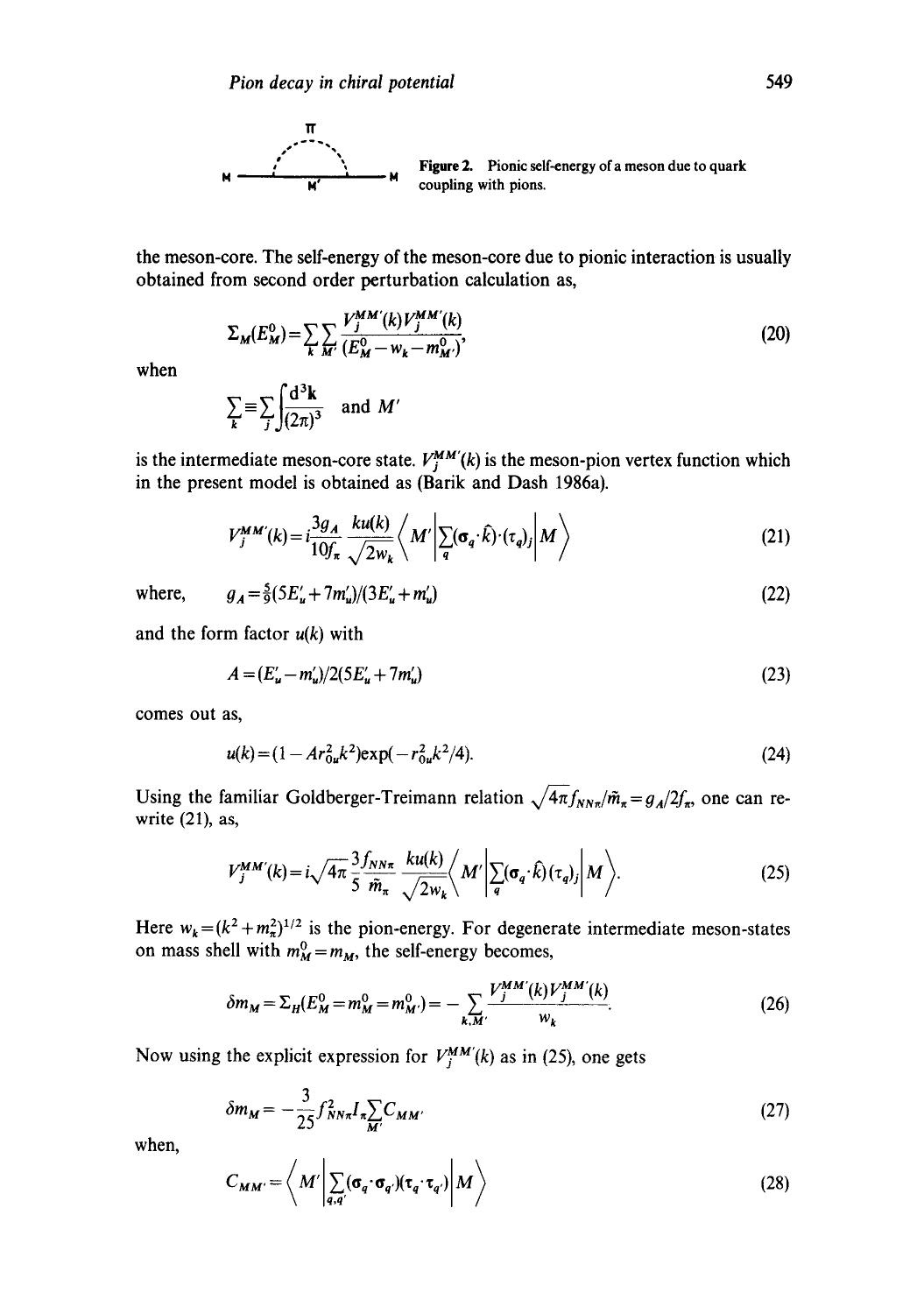550 *N Batik, B K Dash and P C Dash* 

and 
$$
I_{\pi} = \frac{1}{\pi \tilde{m}_{\pi}^2} \int_0^{\infty} dk \, k^4 u^2(k) / w_k^2.
$$

Now using (24) for  $u(k)$  and substituting  $z = \frac{1}{2} m_\pi^2 r_{0\nu}^2$ , the integral  $I_\pi$  can be written in the form,

$$
I_{\pi} = \frac{1}{\pi \tilde{m}_{\pi}^2} [\tilde{I}_4 - 2Ar_{0u}^2 \tilde{I}_6 + A^2 r_{0u}^4 \tilde{I}_8]
$$
(29)

when the reduced integrals

$$
\widetilde{I}_{2n} = \int_0^\infty dk \, \frac{k^{2n}}{(k^2 + \widetilde{m}_n^2)} \exp(-zk^2/\widetilde{m}_n^2)
$$
  
=  $(2z/r_{0u}^2)^{n-1/2} \Big[ (-1)^n \frac{\pi}{2} \exp(z) + \frac{\Gamma(n + \frac{1}{2})}{(2n-1)} F(1, \frac{3}{2} - n; z) \Big].$  (30)

Now substituting (30) in (29) and using the identity

$$
F(1, b; z) = 1 + \frac{z}{b} F(1, b+1; z),
$$

one can finally get,

$$
I_{\pi} = \left(\frac{\tilde{m}_{\pi}}{\pi}\right) \left[ (1 + 4Az + 4A^{2}z^{2}) \left\{\frac{\pi}{2} \exp(z) + \frac{\sqrt{\pi}}{4} z^{-3/2} - \frac{\sqrt{\pi}}{2} z^{-1/2} F(1, \frac{1}{2}; z) \right\} + A^{2} \left( \frac{15\sqrt{\pi}}{4} z^{-3/2} - \frac{3}{2}\sqrt{\pi} z^{-1/2} \right) - A^{3} \frac{\sqrt{\pi}}{2} z^{-3/2} \left].
$$
 (31)

Now using the values of  $C_{MM'}$  summarized in table 2 (De Tar 1981) with appropriate intermediate meson-states  $\overline{M}M'$  shown in figure 3, the self-energy  $\delta m_M$  for mesons like  $\omega$ ,  $\rho$  and  $\pi$  can be computed as,

$$
(\delta m_w, \delta m_\rho, \delta m_\pi) \equiv (-72, -48, -72) f_{NN\pi}^2 I_\pi / 25. \tag{32}
$$

**Table 2.** Contribution of  $\langle \sum (\sigma_q \cdot \sigma_q)(\tau_q \cdot \tau_q) \rangle = C_{MM'}$ *q,q' q.q'* from the various intermediate mesons states.

| Mesons | Intermediate<br>meson state | $C_{MM'}$ |  |
|--------|-----------------------------|-----------|--|
| w      | ρ                           | 24        |  |
| $\rho$ | w<br>ίπ                     | ſ8<br>l 8 |  |
| π      | o                           | 24        |  |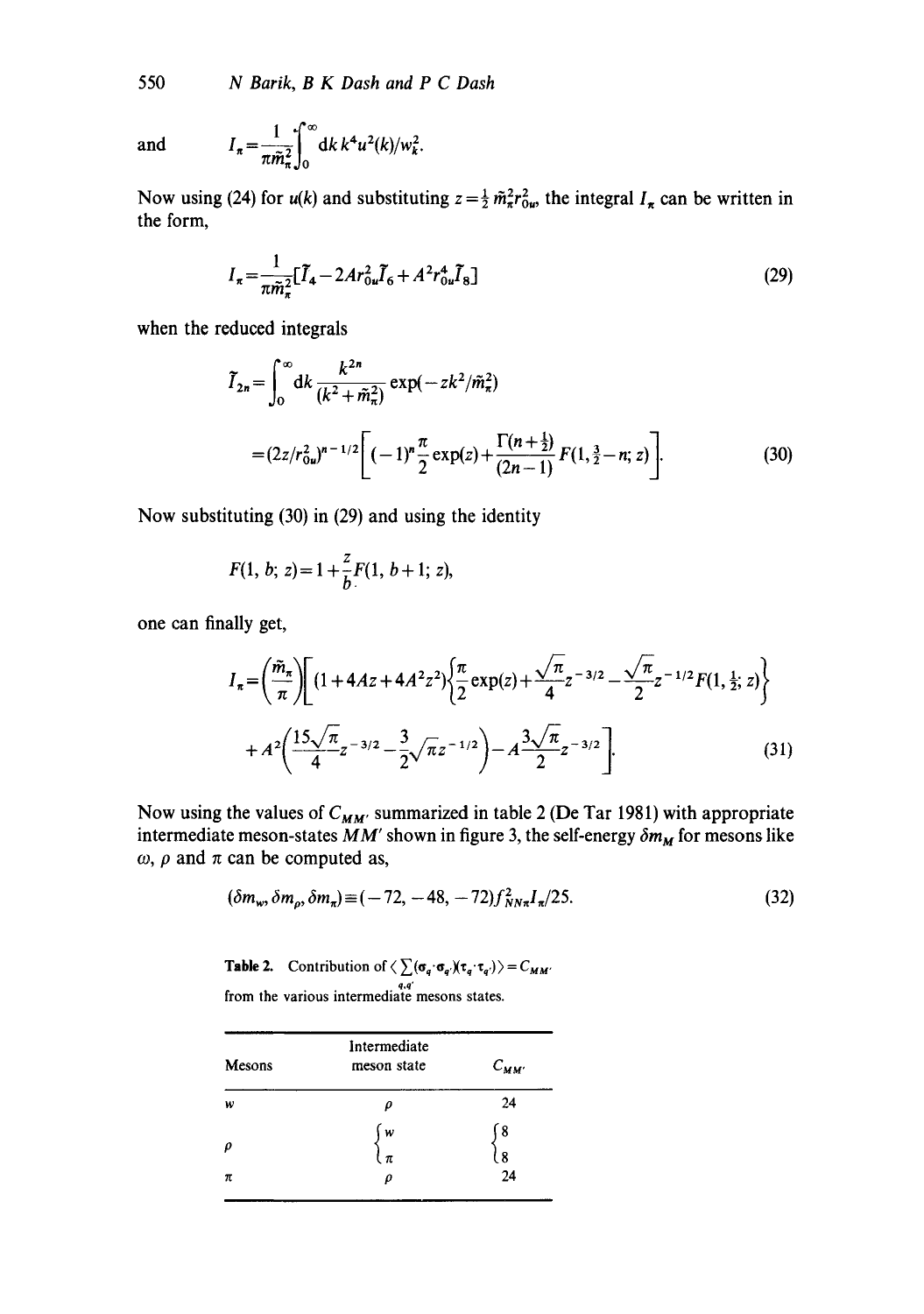

Figure 3. Relevant diagrams with appropriate intermediate states contributing to the pionic self-energies of mesons like (a) w, (b)  $\rho$ , (c)  $\pi$ .

The self-energy  $\delta m_M$  calculated here contains both the quark self-energy and the onepion exchange contributions.

## 2.3 *Centre of mass momentum and the meson mass m u*

In this shell-type relativistic independent quark model, the independent motion of quarks inside the hadron-core does not lead to a state of definite total momentum as it should, to represent the physical state of a hadron. This problem appears in the same way in nuclear physics in the case of  ${}^{3}$ He and also in bag models, and therefore has to be resolved accordingly (Peierls and Yoccoz 1957; Donoghue and Johnson 1980; Carlson and Chachkhunashvili 1981; Hill and Wheeler 1953; Wong 1975). The energy associated with the spurious centre of mass motion must provide a further correction to the hadron energy obtained from the individual quark binding energy over and above the perturbative corrections discussed in  $\S$  2.2 and 2.3. This is accounted for following the prescriptions of Wong and other workers (Wong 1981; Duck 1978; Bertelski *et al* 1984; Eich *et al* 1985), which has been described in detail in our earlier work (Barik and Dash 1986a).

In such an approach the static meson-core state with core-centre at  $X$  is decomposed into components  $\Phi(P)$  of plane-wave momentum eigen states as

$$
|M(\mathbf{x})\rangle_c = \int \frac{\mathrm{d}^3 \mathbf{P}}{W_M(\mathbf{P})} \exp(i\mathbf{P} \cdot \mathbf{X}) \Phi_M(\mathbf{P}) |M(P)\rangle.
$$
 (33)

The inverse relation is

$$
|M(\mathbf{P})\rangle = \frac{1}{(2\pi)^3} \frac{W_M(\mathbf{P})}{\Phi_M(\mathbf{P})} \int d^3 \mathbf{X} \exp(-i\mathbf{P} \cdot \mathbf{X}) |M(\mathbf{X})\rangle_c
$$
 (34)

with the normalization as follows,

$$
\langle M(\mathbf{P}')|M(\mathbf{P})\rangle = (2\pi)^3 W_M(\mathbf{P})\delta(\mathbf{P}-\mathbf{P}')\tag{35}
$$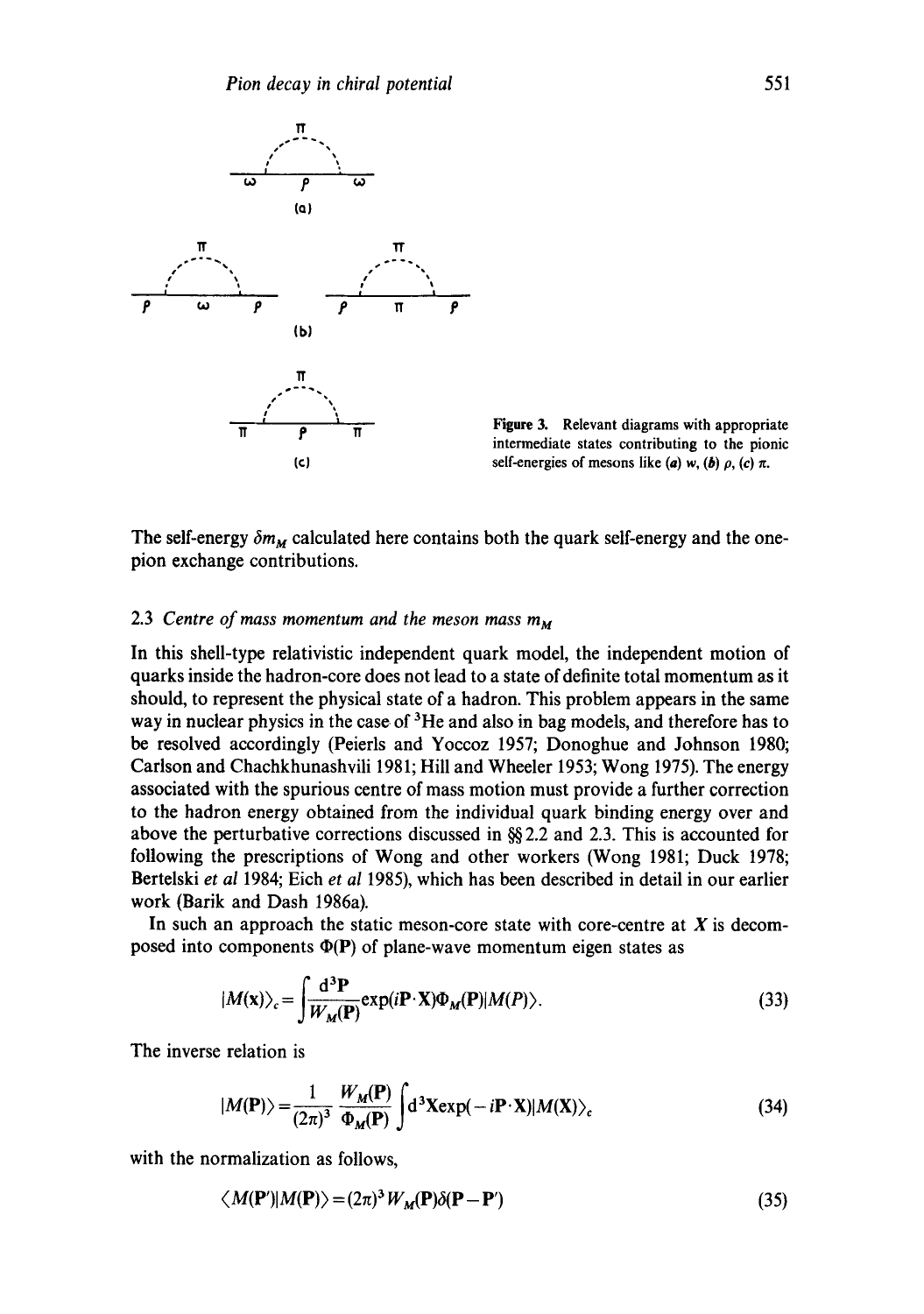and  $W_M(\mathbf{P}) = 2w_p$ . The momentum profile function  $\Phi_M(\mathbf{P})$  can be obtained as,

$$
\Phi_M^2(\mathbf{P}) = \frac{W_H(\mathbf{P})}{(2\pi)^3} \tilde{I}_M(\mathbf{P})
$$
\n(36)

where  $\tilde{I}_M(P)$  is the Fourier-transform of the Hill-Wheeler overlap function (Wong 1981). For mesons in the present model,

$$
\widetilde{I}_{M}(\mathbf{P}) = \left(\frac{r_{0q}^{2}}{2\pi}\right)^{3/2} \exp\left(-P^{2}r_{0q}^{2}/2\right)\left(1 - 6C_{q} + 15C_{q}^{2}\right)
$$
\n
$$
\left[1 + \frac{P^{2}r_{0q}^{2}\left(2C_{q} - 10C_{q}^{2} + C_{q}^{2}P^{2}r_{0q}^{2}\right)}{\left(1 - 6C_{q} + 15C_{q}^{2}\right)}\right]
$$
\n(37)

when,  $C_a = (E'_a - m'_a)/6(3E'_a + m'_a)$ . (38)

This permits ready estimates of the centre of mass momentum P as

$$
\langle \mathbf{P}^2 \rangle = \int d^3 \mathbf{P} \tilde{\mathbf{I}}_M(\mathbf{P}) \mathbf{P}^2
$$
  
=  $\sum_q \langle \mathbf{p}^2 \rangle_q$ . (39)

Here  $\langle p^2 \rangle_q$  is the average value of the square of the individual quark-momentum taken over  $1S_{1/2}$  single-quark state and is given by,

$$
\langle \mathbf{p}^2 \rangle_q = \frac{(11E'_q + m'_q)(E'_q - m'_q^2)}{6(3E'_q + m'_q)}.
$$
\n(40)

Thus we find that the zeroth order energy  $E_M^0$  in (9) for a ground-state meson M arising out of the binding energies of the constituent quark and antiquark confined independently by a phenomenological average potential  $U(r)$  must be corrected for the energy shifts due to the residual quark-gloun [equations (15) and (16)] and quarkpion interaction [equation (32)], discussed in  $\frac{8}{3}$  2.1 and 2.2. This would give the total energy of the  $(q\bar{q})$ -system in its ground state as,

$$
E_M = E_M^0 + \left[ (\Delta E_M)_g^{\sigma} + (\Delta E_M)_g^{\omega} \right] + \delta m_M. \tag{41}
$$

Finally taking into account the centre of mass motion of the  $(q\bar{q})$ -system with the c.m. momentum **P** given as in (39) and (40), one can obtain the physical mass of  $(q\bar{q})$ -meson in its ground state as,

$$
m_M = \left[ E_M^2 - \langle \mathbf{P}^2 \rangle_M \right]^{1/2}.
$$
 (42)

Since our main objective here is to obtain the mass of the  $(q\bar{q})$ -pion, we would confine ourselves only to the non-strange meson-sector. Then (42) can yield the mass of the  $(q\bar{q})$ -pion together with that of  $\rho$  and w-mesons.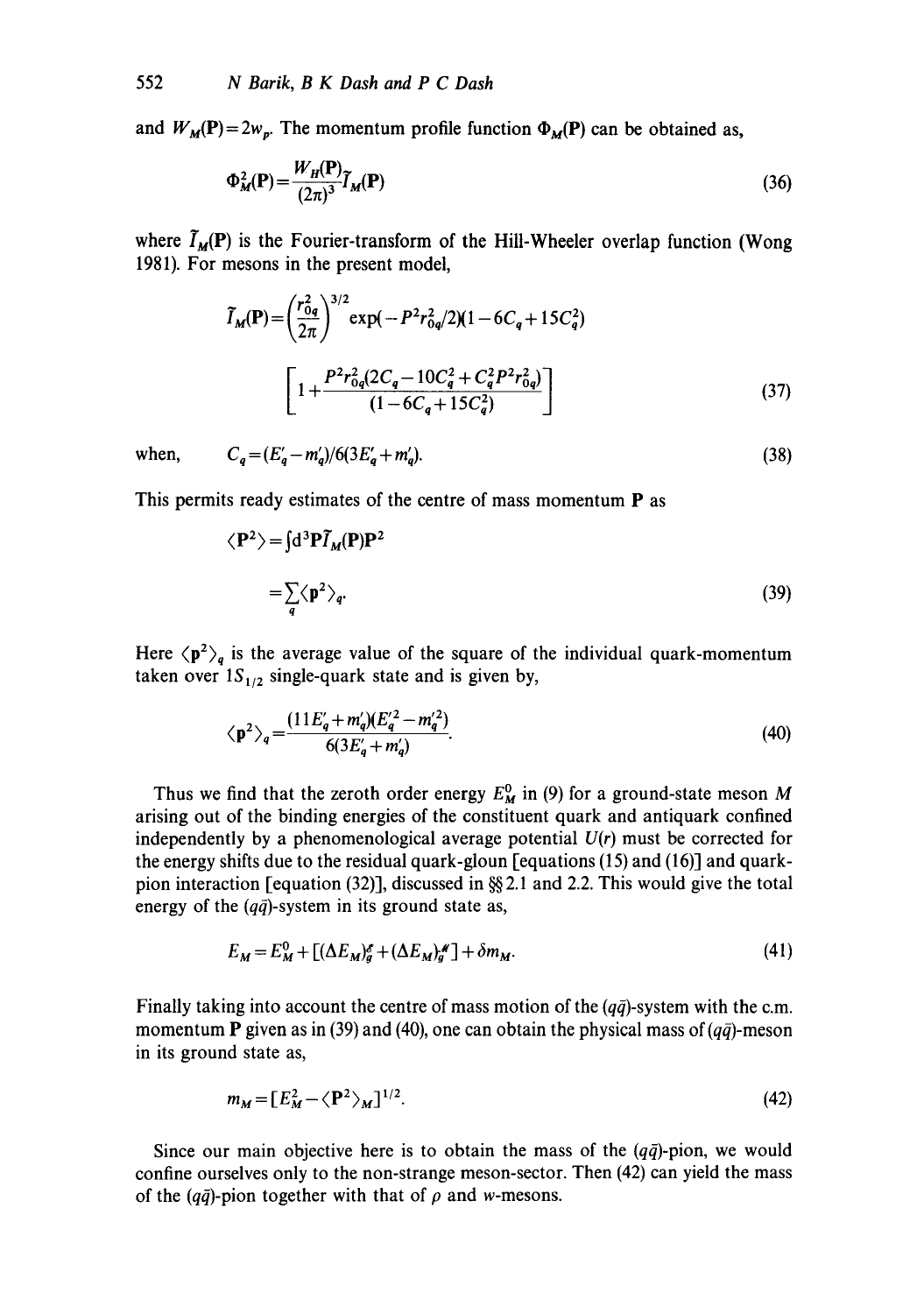# **3. Pion-decay constant**

The decay constant of the pion-core can also be studied in the present model by calculating the pion-decay matrix element  $F<sub>x</sub>$  from vacuum to pion momentum eigen state defined by (Donoghue and Johnson 1980; Wong 1981)

$$
\langle 0|\Psi_{q-}(\mathbf{r})\gamma^{\mu}\gamma^{5}\Psi_{q+}(\mathbf{r})|\pi(\mathbf{P})\rangle = i\sqrt{2}F_{\pi}(\mathbf{P}^{2})P^{\mu}\exp(i\mathbf{P}\cdot\mathbf{r}).
$$
\n(43)

Taking the time component and transforming to the core state according to (33), we can have

$$
\langle 0|\Psi_{q-}(\mathbf{r})\gamma^0\gamma^5\Psi_{q+}(\mathbf{r})|\pi(0)\rangle_c
$$
  
= $i\sqrt{2}\int d^3\mathbf{P}P^0\frac{\Phi_{\pi}(\mathbf{P})}{W_{\pi}(\mathbf{P})}F_{\pi}(\mathbf{P}^2)\exp(i\mathbf{P}\cdot\mathbf{r}).$  (44)

Then the pion-decay mitrix element is obtained in the form,

$$
F_{\pi}(P^2) = \left[\frac{3(2\pi)^3 W_{\pi}(P)}{(P^0)^2 \widetilde{I}_{\pi}(P)}\right]^{1/2} \widetilde{f}_{\Lambda}(P) \tag{45}
$$

when,

$$
\widetilde{f}_A(\mathbf{P}) = \frac{1}{(2\pi)^3} \int d^3 \mathbf{r} \exp(-i\mathbf{P} \cdot \mathbf{r}) \langle 0 | \Psi_{q-}(\mathbf{r}) \rangle^0 \gamma^5 \Psi_{q+}(\mathbf{r}) | \pi(0) \rangle_c / i \sqrt{6}
$$

$$
= \frac{1}{(2\pi)^3} \int d^3 \mathbf{r} \exp(-i\mathbf{P} \cdot \mathbf{r}) [g_u^2(r) - f_u^2(r)] / 4\pi r^2,
$$
(46)

using the explicit form of  $g_u(r)$  and  $f_u(r)$  as given in (6), one can further simplify the expression (46) to,

$$
\widetilde{f}_A(\mathbf{P}) = \frac{1}{(2\pi)^3} \frac{(2-3\beta^2)}{(2+3\beta^2)} \left[ 1 + \frac{2+3\beta^2}{2-3\beta^2} C_u P^2 r_{0u}^2 \right] \exp(-P^2 r_{0u}^2/4),\tag{47}
$$

when  $\beta = 1/\lambda_u r_{ou}$  and

$$
C_u = \frac{E'_u - m'_u}{6(3E'_u + m'_u)} = \frac{\beta^2}{(4 + 6\beta^2)}.
$$
\n(48)

Now with  $\tilde{I}_n(P)$  for  $\pi$ -meson from (37) and  $\tilde{J}_n(P)$  from (47), it is straightforward to calculate the pion decay matrix element  $F<sub>\pi</sub>(P<sup>2</sup>)$  from (45) in a more useful form as,

$$
F_{\pi}(P^2) = F_{\pi}(0) \left( \frac{m_{\pi} W_{\pi}(P)}{2(P^0)^2} \right)^{1/2} \Lambda(P^2)
$$
\n(49)

when

$$
F_{\pi}(0) = \frac{\sqrt{6}}{B_{u}} ((2\pi)^{3/2} m_{\pi} r_{0u}^{3} D_{u})^{-1/2}
$$
\n(50)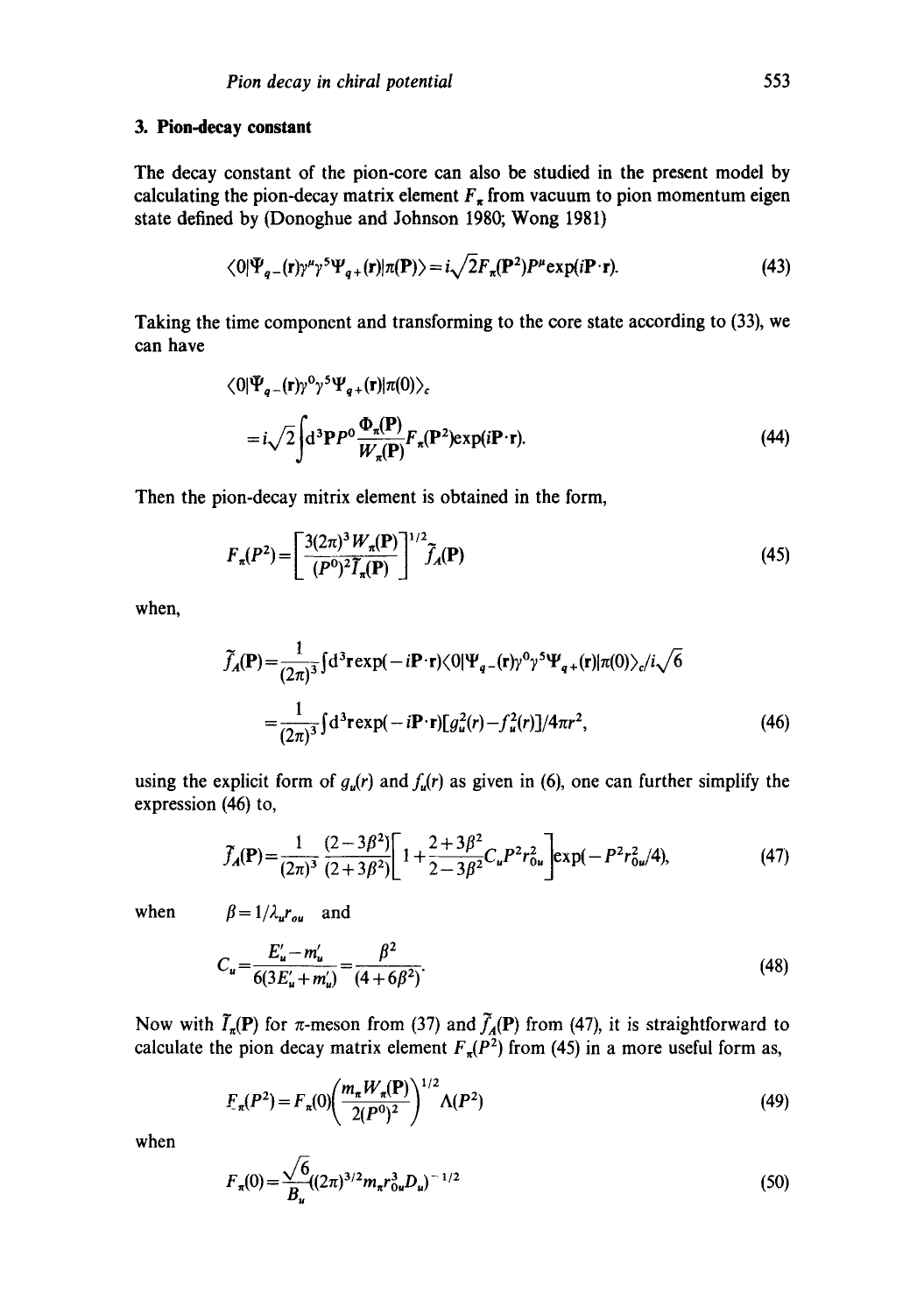$B_u = \left(\frac{2+3\beta^2}{2-3\beta^2}\right)$ 

and

$$
\Lambda(P^2) = \frac{(1 + B_u C_u P^2 r_{0u}^2)}{[1 - (2 - 10 C_u + P^2 r_{0u}^2 C_u) C_u P^2 r_{0u}^2 / D_u]^{1/2}}.
$$
\n(51)

**Here** 

and  $D_u = (1 - 6C_u + 15C_u^2)$ . (52)

Such an expression has also been obtained by Wong (1981) in the bag model description of pion with the bag wave function for the independent quarks chosen ad hoc in Gaussian form. Now in the static limit if one identifies  $F_n(0)$  as the pion-decay constant  $f_{\pi}$ , then it can be evaluated according to (50).

# **4. Results and discussion**

For a quantitative evaluation of the  $(q\bar{q})$ -pion mass and the pion decay constant in the present model, one needs the potential parameters  $(a, V_0)$  and the non-strange quark mass  $m_q(m_u=m_d)$  as model inputs. The potential parameters  $(a, V_0)$  describe the phenomenological average potential which is used in this model as a substitute for the long range part of the two body interaction. In our earlier work on baryons (Barik and Dash 1986a, b, c) a suitable choice of  $(a, V_0)$  has been found which together with a quark-gluon coupling constant  $\alpha_s = 0.58$ , has led us to a reasonable estimate of the physical masses (Barik and Dash 1986a) and magnetic moments (Barik and Dash 1986b, c) of the ground state octet baryons. But these parameters may be different in the present case since the quarks belonging to mesons and baryons may be acted upon by different long range potentials. For the short-range one gluon exchange interaction, it is well known that the two body quark-quark potential  $V_{qa}$  in a baryon is half of the quark antiquark potential  $V_{q\bar{q}}$  in a meson. However any definite relationship of such type corresponding to long-range part of the interaction arising out of nonperturbative multi-gluon mechanism is not yet known in clear terms. Dosch and Miller (1976) have shown that in lattice approximation without including vacuum polarization, the three body potential for baryons may be written approximately as 0.54 times the two body  $(q\bar{q})$ -potential. However one does not really know what happens in the continuum limit. Therefore, it may not be totally unreasonable if we take the average central potential for quarks in a meson to be about the same as that in a baryon. The results so obtained may provide justifications a posteriori for such an assumption.

Therefore we retain the same set of parameters  $(a, V_0, m_a \text{ and } \alpha_s)$  as obtained in our earlier work on baryons (Barik and Dash 1986a, b, c) for the present study in mesonic sector.

$$
(a, V_0) \equiv (0.017166 \text{ GeV}^3, -137.5 \text{ MeV}),
$$
  
\n
$$
(m'_u = m'_d, \alpha_s) = (10 \text{ MeV}, 0.58).
$$
 (53)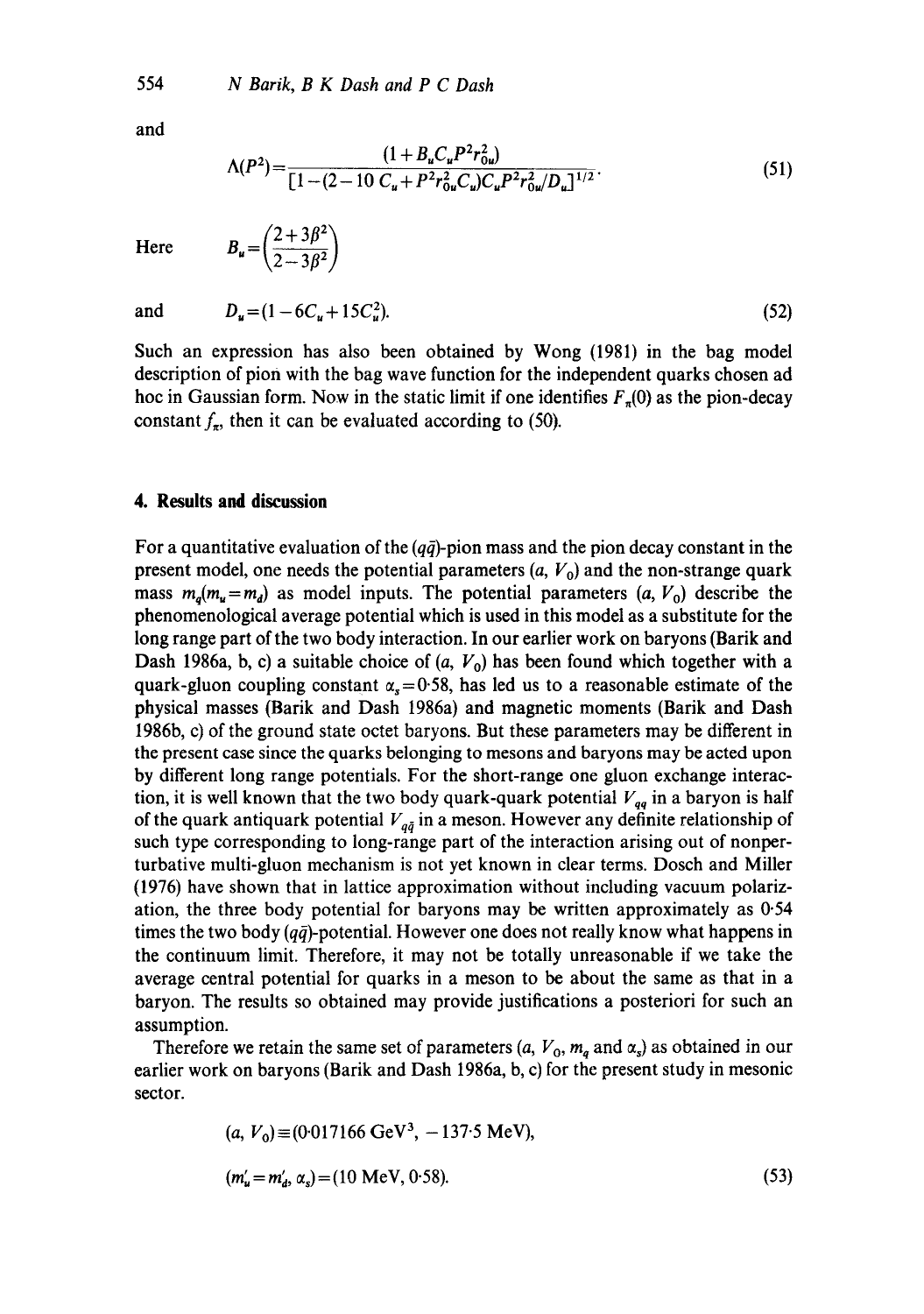The energy eigen value condition (8) then yields  $E'_{\mu} = E'_{d} = 540$  MeV, and hence the energy  $E_M^0$  of the meson-core according to (9). Then coming to calculate the energy shift due to residual one-gluon exchange interaction according to (15) and (16), one finds from table 1 that the energy-shift  $(\Delta E_M)_{a}^{\sigma}$  due to colour-electrostatic interaction energy turns out to be zero here, while the one due to colour-magnetostatic interaction energy only contributes. For evaluating  $(\Delta E_M)_d^{\mathcal{M}}$  one needs  $I_{uu}$  as given in (16) which when computed gives a value  $I_{uu} = 64.6812$  MeV. Then  $(\Delta E_M)^{4}$  for various different mesonic systems like  $(\rho, w, \pi)$ , which are otherwise mass degenerate at the zeroth order, are calculated with  $\alpha_s=0.58$ . However if one believes that the quarkgluon coupling constant  $\alpha$ , may have some dependence on the scale size, one can always make a different choice for  $\alpha_s$  in the present case of mesons which may enable one to realize the (qq)-pion mass  $m_{\pi}$  consistent with the PCAC-pion mass  $\tilde{m}_{\pi}$ = 140 MeV. In view of this table 3 provides the calculated values of  $(\Delta E_M)_a^{\alpha}$  for two choices of  $\alpha_s$  like  $\alpha_s = 0.58$  and 0.68. The integral expression  $I_\pi$  in (31) is calculated for z  $=\tilde{m}_\pi^2 r_{0\mu}^2/2 \simeq 0.1$  to give its value as  $I_\pi = 291.493$  MeV, which enables one to obtain the pionic self-energies of mesons  $(w, \rho, \pi)$  through (32). The values of  $\delta m_M$  so obtained with  $f_{NN\pi}^2 = 0.08$  have also been presented in table 3. Finally the square momentum spread  $\langle P^2 \rangle_M$  of this meson system, calculated from (39) and (40) is also listed here together with  $E_M^0$  and the resulting physical masses  $m_\pi$ ,  $m_\rho$  and  $m_\pi$ .

From the various energy corrections it is found that the degeneracy in mass due to  $SU(2)$ -symmetry between w and  $\rho$ -mesons is removed through the spin-isospin pionic corrections, while between w and  $\pi$ -mesons, it is lifted due to the gluonic correction. However, the mass degeneracy between  $\rho$  and  $\pi$ -mesons is effectively removed through both gluonic and pionic corrections. If one retains  $\alpha_s = 0.58$  found from the baryonic sector, then the physical masses of w and  $\rho$  are found in good agreement with the corresponding experimental ones. However, the mass of the pion remains almost twice that of the PCAC-pion with  $m_{\pi}=261$  MeV. But on the other hand with a slightly different choice  $\alpha_s = 0.68$ , it is possible to obtain  $m_\pi = \tilde{m}_\pi = 140$  MeV, when  $m_\pi$ and  $m<sub>\rho</sub>$  are not too much different from the experimental values.

In estimating the  $(q\bar{q})$ -meson mass in the present chiral model, the PCAC-pion in terms of an elementary field with  $\tilde{m}_{\pi}$  = 140 MeV and  $f_{\pi}$  = 93 MeV has been taken as an input. In the process we have recovered the  $(q\bar{q})$ -pion mass to be of the same order as that of PCAC-pion with a suitable choice of  $\alpha_s = 0.68$ . Now for a consistency check we estimate the pion decay constant  $f_{\pi}$  from the model through the expression (50) using

| Mesons, $E^0_{\mathcal{M}}$ MeV |                                                    | $(\Delta E_a)^{\mathcal{M}}$ |                                 |                                    | $m_{\rm M}$ (MeV)            |                              |                   |
|---------------------------------|----------------------------------------------------|------------------------------|---------------------------------|------------------------------------|------------------------------|------------------------------|-------------------|
|                                 | $\langle P^2\rangle_{\pmb{M}}$<br>MeV <sup>2</sup> | $\alpha = 0.58$<br>(MeV)     | $\alpha = 0.68$<br>(MeV)        | $\delta m_{\rm M}$<br>(MeV)        | $\alpha$ <sub>s</sub> = 0.58 | $\alpha$ <sub>r</sub> = 0.68 | Expt.             |
| w<br>942.5<br>$\rho$<br>$\pi$   | 354688                                             | 75<br>75<br>$-225$           | 87.85<br>$87 - 85$<br>$-263.55$ | $-67.156$<br>$-44.77$<br>$-67.156$ | 740-584<br>769-1<br>261.264  | 757.2<br>785.3<br>140        | 783<br>770<br>140 |

**Table** 3. Energy corrections and physical masses of ground state mesons (in MeV).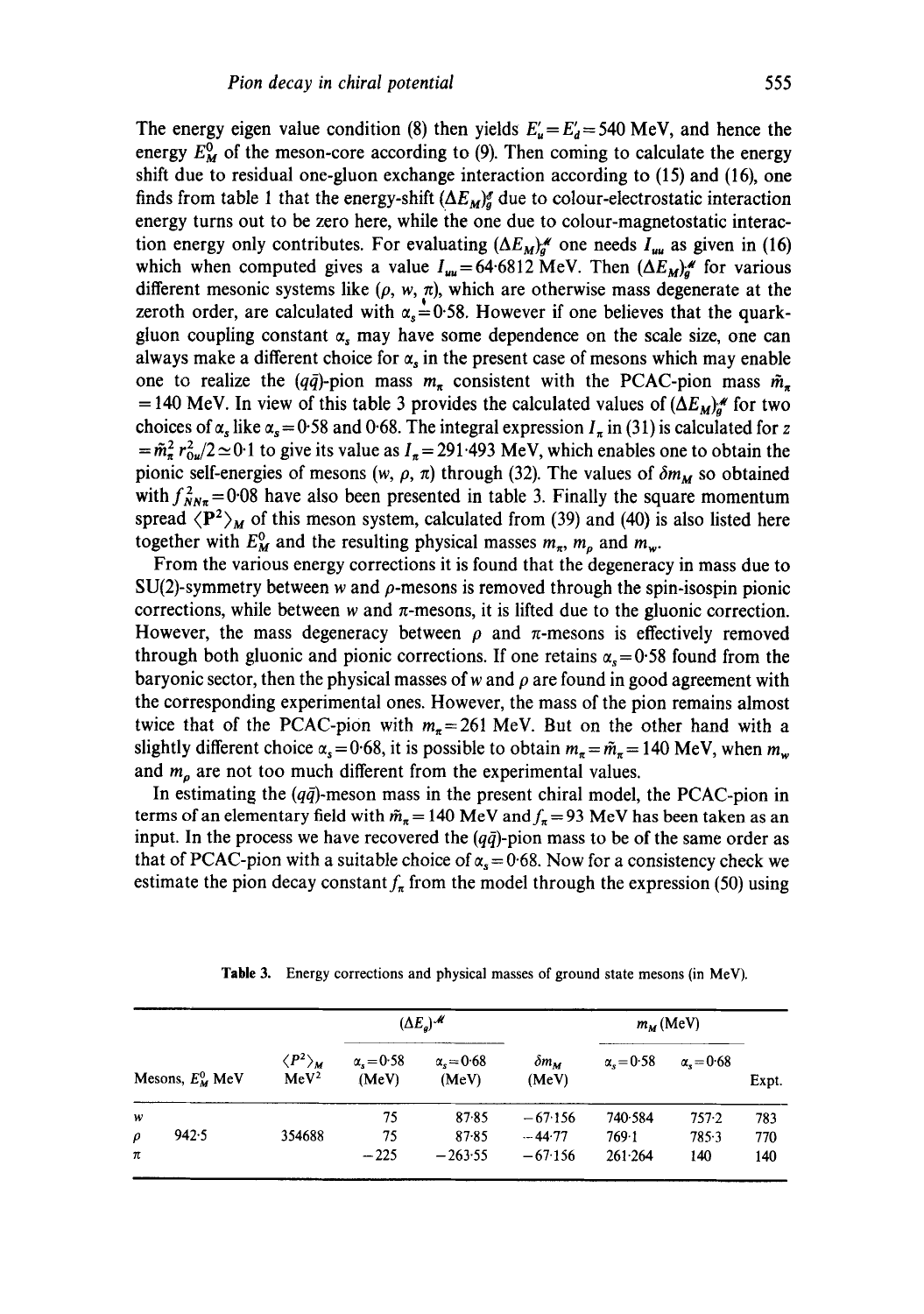this (q $\bar{q}$ )-pion mass  $m_{\pi} = 140$  MeV. Identifying  $f_{\pi}(0)$  as the pion decay constant in the static limit, we find that it comes out to be 118-4 MeV, which is in good agreement with the experimental value 93 MeV. In this model  $F<sub>z</sub>(0)$  is infinite in the limit of vanishing pion mass, which is unlike the observation of Donoghue and Johnson (1980).

Equation (49) shows that the pion decay matrix element  $F<sub>n</sub>(P<sup>2</sup>)$  depends on squared three momentum  $P<sup>2</sup>$ . This momentum dependence comes, primarily from a kinematical factor which for on-shell pion  $(P^0 - w_0)$  is

$$
\left(\frac{m_{\pi}W_{\pi}(\mathbf{P})}{2(P^0)^2}\right)^{1/2} = (m_{\pi}/w_p)^{1/2}
$$

and also from a factor like  $\Lambda(P^2)$ . The energy of the pion-core in the present model comes to be 438.3438 MeV which is evident from table 3. At finite  $\langle P^2 \rangle_{\pi}$  it is possible to calculate  $\Lambda(\langle P^2 \rangle_a) \simeq 1.283$  from (51). Consequently,  $F_a(\langle P^2 \rangle_a)$  obtained is 86 MeV which is in rough agreement with the experimental value. The significance of this agreement is, however, not clear since  $F<sub>\pi</sub>(P<sup>2</sup>)$  is valid only for the projected state of good momentum P, while  $\langle P \rangle = 0$  holds for the unprojected core-state. It is likely that the usual pion decay matrix element containing a Lorentz-invariant decay constant  $F<sub>z</sub>$  cannot be recovered completely unless the theoretical projected pion states also have a Lorentz-invariant internal structure. Here, the problem is concerned with centre-of-mass corrections of pion-core in the quark model.

In view of the reasonable agreement of the pion decay constant and the masses of the mesons like w,  $\rho$  and  $\pi$  in the non-strange flavour sector, with the corresponding experimental results it is reasonable to expect that the phenomenological effective central potential *U(r)* confining the quarks in a baryon is about the same as the potential confining the quark and anti-quark in a meson. Furthermore, the present model indirectly indicates that by incorporating the appropriate gluonic, pionic and centre of mass corrections, it is possible for the traditional quark-model state of the pion to coincide with the PCAC pion to provide an effective way to reconcile these two seemingly very different physical pictures of the pion.

# **Acknowledgements**

We thank Professors B B Deo and M Das for valuable suggestions and useful discussions. One of us (BKD) gratefully acknowledges the support of Department of Education, Government of Orissa for providing study leave.

# **References**

Barik N and Jena S N 1981 *Phys. Rev.* D24 680 Barik N and Jena S N 1982 *Phys. Rev.* D26 618 Barik N and Dash B K 1985a *Pramana-J. Phys.* 24 707 Barik N, Dash B K and Das M 1985a *Phys. Rev.* D31 1652 Barik N, Dash B K and Das M 1985b *Phys. Rev.* D32 1725 Barik N and Dash B K 1986a *Phys. Rev.* D33 1925